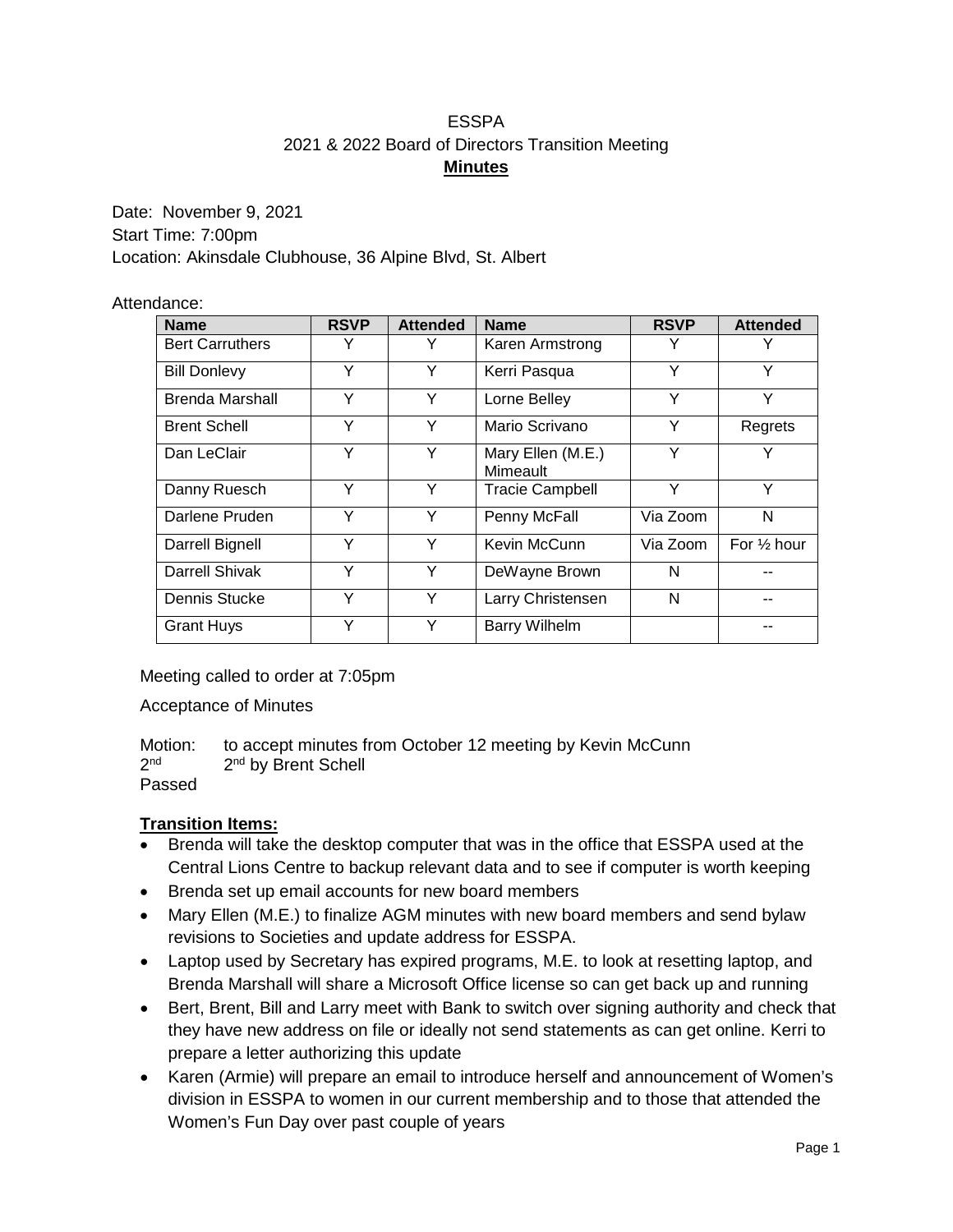- Danny to research prices for various uniform options, Kerri will assist. Danny has made contact with United Cycle and is waiting for information.
- Logo discussion on what was presented at AGM, image below



Motion: to update/rebrand ESSPA logo to Skyline image presented at AGM by M.E.  $2^{nd}$  2<sup>nd</sup> by Kerri

Passed

- If uniforms are property of ESSPA, look to collect a uniform deposit, which will be returned to member upon return of jersey. Would have to look at Team leaders to manage with oversite from Division Coordinators
- Division Coordinators will work on preparing a 'draft' schedule for 2022 season, assuming best case scenarios to ensure we have enough diamond time. This information is also required so that Lorne can take to the City to secure diamonds.
- Discussion about existing players currently playing in a division, can they sign up to play where they like, tabled for further discussion.
- Lorne will wait for Coordinators draft schedule to get an idea of what we need to request for diamond time from City and will our diamond requirements with ESSC
- Casino chair required Rob Boulet and Bob Grimstead had expressed interest. Darlene will make contact with these individuals to see if still interested.
- Insurance policy expires in March 2022 Brent going to follow up with insurance company to understand our coverage.
- Potentially look at finding a new carrier is there anyone from our membership that works in Insurance?
- There has been a couple break in attempts on the garages. Kerri has submitted a police report for the one on the small garage and will add the attempt on the bigger one so it is on file
- A letter has been sent to the Mayor and City Councillors that outlines the challenges, both physically and financially, ESSPA has been facing over the past couple of years. Kerri has received acknowledgement from some of the councillors and is awaiting next steps.
- Rick Patry has stepped down from providing diamond maintenance, discussion on if this is a full-time or part time role – decided that it was a full-time requirement that is shared/split with Jamie Parliament. Dennis Stucke will reach out to Richard Osadchuk (former ESSPA mtnc director), as he had expressed interest in position and has previous ground maintenance experience, to understand availability.
	- o From survey responses received, membership thought that there was preferential treatment provided by Board in certain aspects of day to day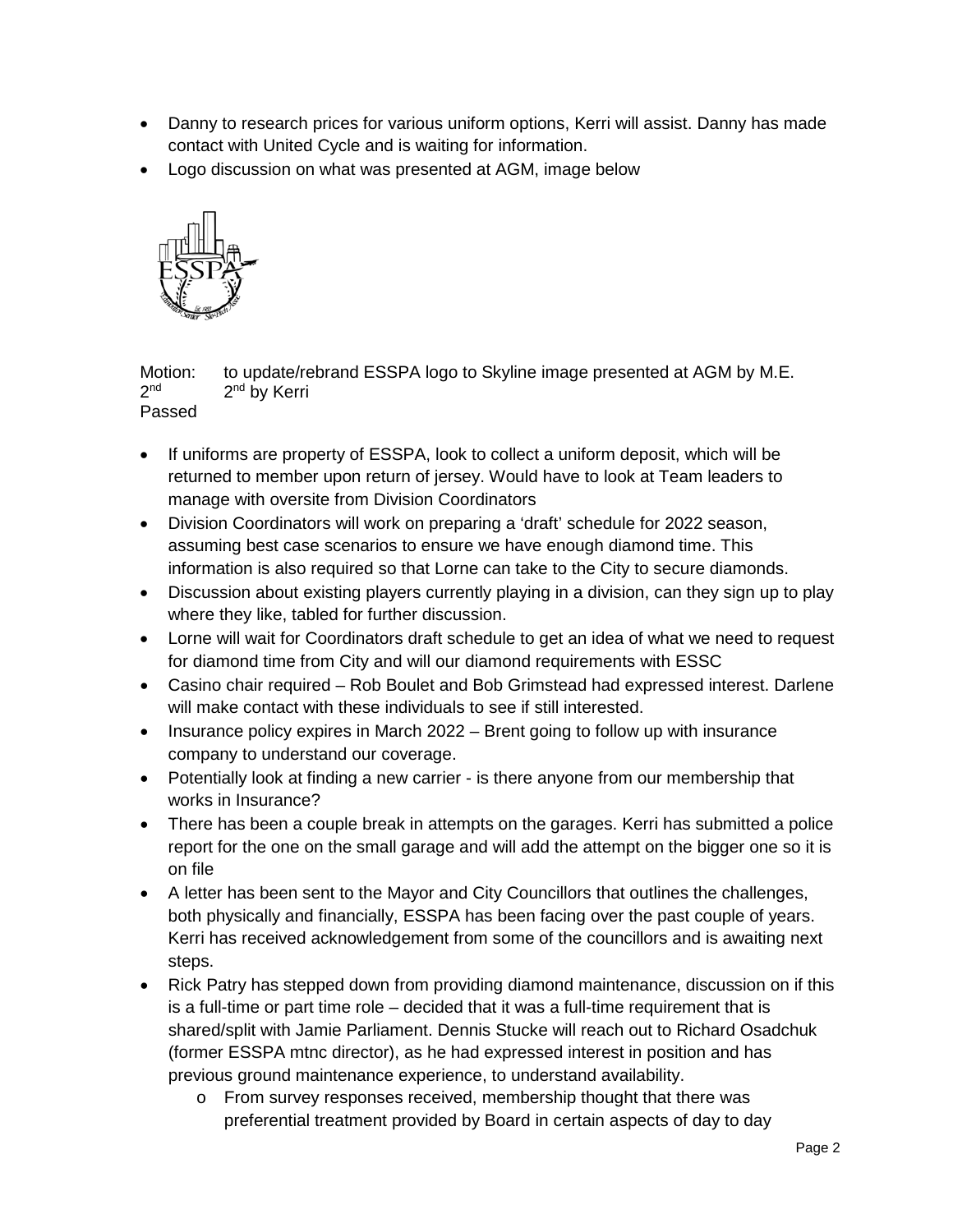operations. Check the bylaws to see if position needs to be emailed out to membership to see if anyone interested before making a decision

• Penny McFall, who was voted in as Treasurer at AGM is leaving Edmonton.

Motion: to vote in Larry Christensen as Acting Treasurer by Darrell B.<br>2<sup>nd</sup> by Armie by Armie

Passed

#### **Misc items to be completed (added to Action Item list)**

- Inventory of contents in kitchen
- Filing to be done after cabinet move
- Re-coding the batting cage, garage and meeting room.
- Set registration deadline in 2022
- Who is the 5th member of executive
- If running a concession for tournaments, do we have the permits set up? When does this have to be done?
- Moving forward: Planning mtg 1 yr, 3 yr, 5 yr.
- Once planning is done executive needs to have a budget mtg.
- What are we doing for the Don Hussey Memorial?

#### **Other Business:**

- Grant Huys in discussion with Prince Rupert & Clansmen Rugby re lawn mower that Prince Rupert won from the City of Edmonton
	- $\circ$  ESSPA has stored & insured lawn mower, however is too big for us to use
	- o Clansmen want to use mower for fields, however has no place to store
	- o Not an option for Prince Rupert to sell use it or lose it
	- o Meeting to discuss how to 'share' Grant to loop in both Lorne and Dennis and will attend as he has the background. One idea is to trade off meeting space time with Clansmen
- Dennis
	- o Return of keys from past board members & allocation out to new board members
	- $\circ$  Asked for volunteer to go to diamonds once a week to check on building/grounds, already has 3 people to take a week/month – Brent volunteered
- **Darlene** 
	- o Suggestions to fields added/adjusted to RAMP registration form include emergency contact information and adjust position question to give options for actual positions  $(i.e., 1<sup>st</sup>, 2<sup>nd</sup>, LF)$

**Next Meeting** – scheduled for Wednesday, December 8, 2021, location TBD

#### **Adjournment of Meeting**

Motion: to adjourn meeting at 9:08pm by M.E.<br> $2^{nd}$  by Armie by Armie Passed

#### **Action Items**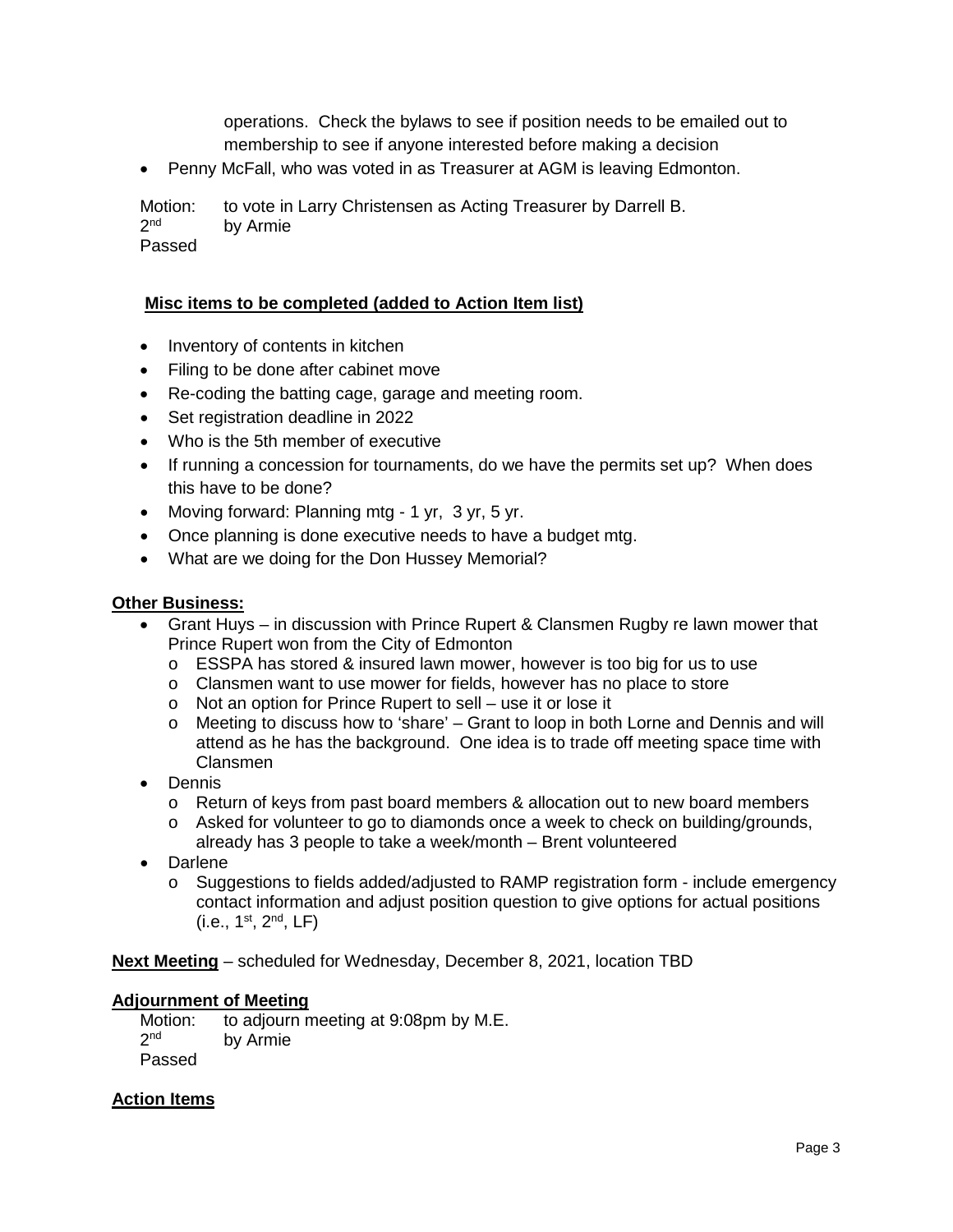### **ESSPA Board of Directors Action Items**

| <b>Date</b><br><b>Created</b> | <b>Action Item</b>                                                                                       | <b>Assigned</b><br>To    | <b>Due</b><br><b>Date</b> | <b>Closed</b><br><b>Date</b> | <b>Status</b>                                                                                                                                                  |
|-------------------------------|----------------------------------------------------------------------------------------------------------|--------------------------|---------------------------|------------------------------|----------------------------------------------------------------------------------------------------------------------------------------------------------------|
| 11/9/21                       | Desktop computer from Lions office - still<br>working/worth keeping?                                     | <b>Brenda</b>            | 12/8/21                   |                              | • Brenda to look at what is on<br>the computer for data to<br>backup and determine if DT is<br>worth keeping                                                   |
| 11/9/21                       | Email addresses set up for new board<br>members                                                          | Brenda                   | 12/8/21                   |                              | • Brenda provided new board<br>members 'how to' docs to<br>initialize and setup esspa.ca<br>email accounts                                                     |
| 11/9/21                       | AGM Minutes finalized and posted to website                                                              | <b>ME</b>                | 12/8/21                   |                              | $\bullet$                                                                                                                                                      |
| 11/9/21                       | Bylaw revisions sent to Societies                                                                        | ME                       | 12/8/21                   |                              | $\bullet$                                                                                                                                                      |
| 11/9/21                       | Update address with Societies                                                                            | ME                       | 12/8/21                   |                              | $\bullet$                                                                                                                                                      |
| 11/9/21                       | Secretary computer - reset laptop and get up<br>and running                                              | <b>ME</b>                | ASAP                      |                              | $\bullet$                                                                                                                                                      |
| 11/9/21                       | Assign a MS Office license to Secretary's<br><b>ESSPA laptop</b>                                         | <b>Brenda</b>            |                           |                              | • Brenda has an extra license<br>that is willing to share for<br><b>ESSPA laptop</b>                                                                           |
| 11/9/21                       | ESSPA related documents - where are these<br>stored?                                                     | All                      | 12/8/21                   |                              | • Discuss at next meeting, is<br>there a central location or<br>possibly look at setting up<br>cloud storage                                                   |
| 11/9/21                       | Letter of authorization prepared for signing<br>authorities to be changed                                | Kerri                    | 12/8/21                   |                              | • Kerri needs to prep a letter<br>stating ok to have changes<br>made to signing authorities                                                                    |
| 11/9/21                       | Update of signing authorities at bank                                                                    | Bert/Brent<br>Larry/Bill | 12/8/21                   |                              | $\bullet$                                                                                                                                                      |
| 11/9/21                       | Check with bank to ensure that have new<br>address and/or have all statements only<br>available on line  | Bert/Brent<br>Larry/Bill |                           |                              | $\bullet$                                                                                                                                                      |
| 11/9/21                       | Mailbox keys - collect and assign to two<br>board members - TBD                                          |                          |                           |                              | • PO box setup at Kingsway<br>Shopper's Drug Mart for<br><b>ESSPA</b> mail<br>• Plan to keep mailbox for<br>another season to assess<br>quantity of mail rec'd |
| 11/9/21                       | Women's division - send out email to<br>membership and those that participated in<br>the Women's Fun Day | Armie                    |                           |                              | $\bullet$                                                                                                                                                      |
| 11/9/21                       | Provide names/information to Karen for<br>email preparation                                              | Brenda                   | ASAP                      |                              | $\bullet$                                                                                                                                                      |
| 11/9/21                       | Send Facebook password to Marketing and<br><b>Recruitment Director</b>                                   | Bert                     | <b>ASAP</b>               |                              | • Send password to Tracie                                                                                                                                      |
| 11/9/21                       | New uniforms                                                                                             | Danny/<br>Kerri          | 12/8/21                   |                              | · Ideas on pricing for new<br>uniforms                                                                                                                         |
| 11/9/21                       | Draft schedules prepared for 2022                                                                        | Division<br>Coord        | 12/8/21                   |                              | • Coordinators meet to prep a<br>draft schedule for their<br>divisions so Lorne can have<br>this information for City<br>request                               |
| 11/9/21                       | Provide examples of schedules from previous                                                              | <b>Brenda</b>            | <b>ASAP</b>               |                              | · Download 2019, 2020, 2021                                                                                                                                    |
|                               | years                                                                                                    |                          |                           |                              | and send to Coordinators                                                                                                                                       |
| 11/9/21                       | Code of Conduct document                                                                                 | Coordinato               | Draft                     |                              | • Pertains to all of ESSPA                                                                                                                                     |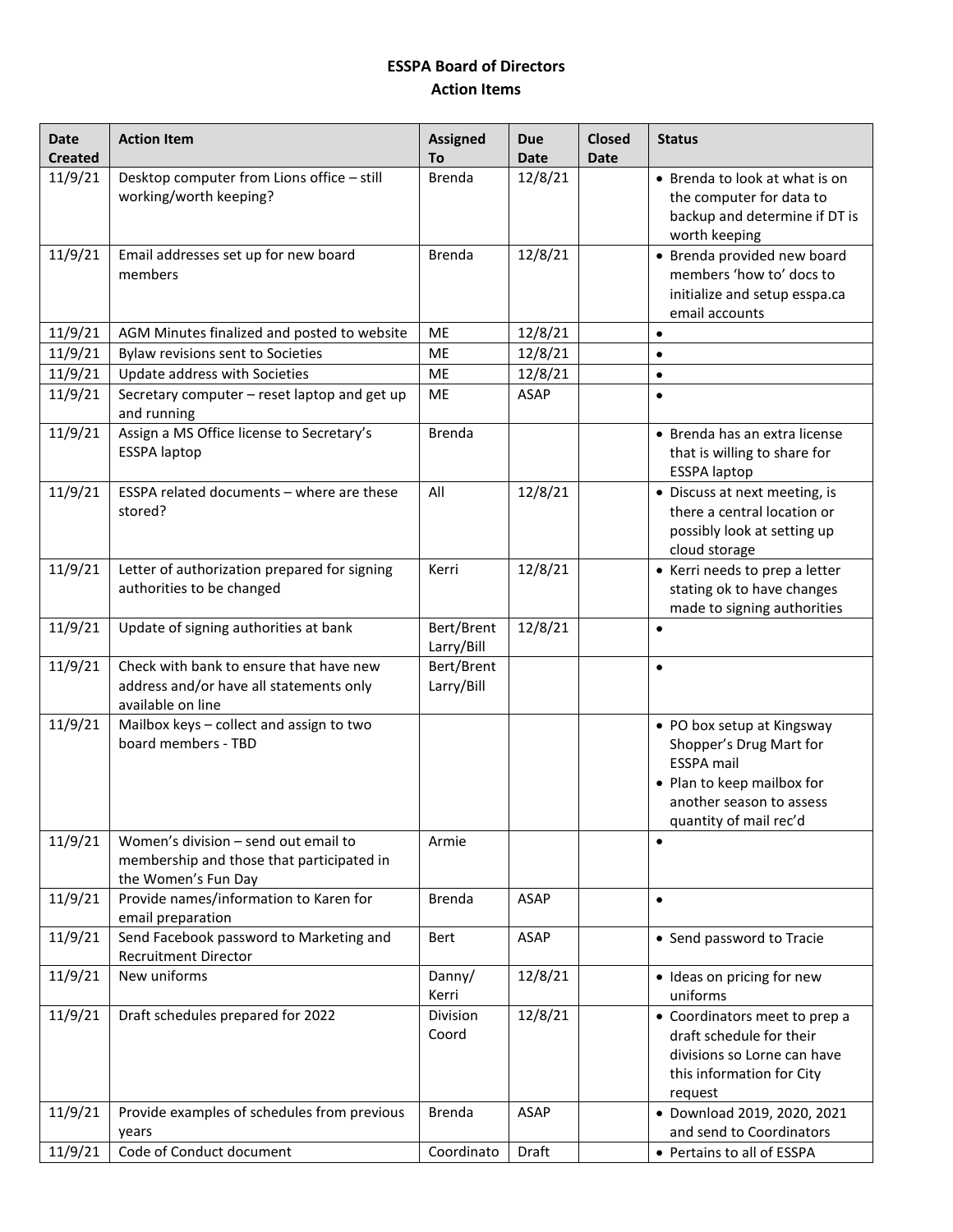| <b>Date</b><br><b>Created</b> | <b>Action Item</b>                                                                                       | <b>Assigned</b><br>To | <b>Due</b><br><b>Date</b> | <b>Closed</b><br><b>Date</b> | <b>Status</b>                                                                                                                                                        |
|-------------------------------|----------------------------------------------------------------------------------------------------------|-----------------------|---------------------------|------------------------------|----------------------------------------------------------------------------------------------------------------------------------------------------------------------|
|                               |                                                                                                          | rs                    | for Jan<br>mtg            |                              |                                                                                                                                                                      |
| 11/9/21                       | Rules of Play reviewed/finalized                                                                         | Coord                 | Draft<br>for Jan<br>mtg   |                              | • Rules have been based off<br>SPN however can customize<br>to what division(s) feel works<br>best for membership (i.e.,<br>substitutions, called mixed or<br>co-ed) |
| 11/9/21                       | Evaluation process review/finalized                                                                      |                       | Draft<br>for Jan<br>mtg   |                              | • For consideration - can<br>existing players sign and play<br>where THEY think/like to vs<br>where they played previously?                                          |
| 11/9/21                       | Diamond time request for city                                                                            | Lorne                 |                           |                              | $\bullet$                                                                                                                                                            |
| 11/9/21                       | Share ESSPA's requirement/plan with ESSC                                                                 | Lorne                 |                           |                              | $\bullet$                                                                                                                                                            |
| 11/9/21                       | Inventory of Kitchen                                                                                     | <b>TBD</b>            |                           |                              | $\bullet$                                                                                                                                                            |
| 11/9/21                       | Filing required                                                                                          | <b>TBD</b>            |                           |                              | $\bullet$                                                                                                                                                            |
| 11/9/21                       | Re-code batting cage                                                                                     | Dennis                |                           |                              | $\bullet$                                                                                                                                                            |
| 11/9/21                       | Re-code garage                                                                                           | Dennis                |                           |                              | $\bullet$                                                                                                                                                            |
| 11/9/21                       | Re-code meeting room                                                                                     | Dennis                |                           |                              | $\bullet$                                                                                                                                                            |
| 11/9/21                       | Set registration deadline                                                                                | All                   |                           |                              | $\bullet$                                                                                                                                                            |
| 11/9/21                       | Insurance policy good til end of March/22,<br>understand what we have                                    | <b>Brent</b>          | 12/8/21                   |                              | • Update for next meeting                                                                                                                                            |
| 11/9/21                       | Insurance policy - research a new one?                                                                   |                       |                           |                              | $\bullet$                                                                                                                                                            |
|                               | Check with City re insurance per our Home<br><b>Base Agreement</b>                                       | Lorne/<br>Kerri       |                           |                              | • Is there coverage as part of<br>Home Base Agreement?                                                                                                               |
| 11/9/21                       | Casino Chairperson required                                                                              | Darlene               | 12/8/21                   |                              | • Darlene to reach out to Rob<br>Broulet (sp?) & Bob Grimstead<br>to see if interested                                                                               |
| 11/9/21                       | Identify the 5 <sup>th</sup> member of ESSPA Executive                                                   |                       |                           |                              | $\bullet$                                                                                                                                                            |
| 11/9/21                       | Concession re-established for tournaments,<br>what required (permits, liquor licenses, etc.)             |                       |                           |                              | $\bullet$                                                                                                                                                            |
| 11/9/21                       | Liquor license allotment from city, see if can<br>negotiate more                                         | Lorne /<br>Kerri      |                           |                              | • Understand that ESSPA only<br>allowed to pull 3 liquor<br>licenses, see if can                                                                                     |
| 11/9/21                       | Rick Patry replacement - full-time position                                                              |                       |                           |                              | • Dennis to touch base with ??<br>to see if interested and<br>understand his availability                                                                            |
| 11/9/21                       | Paid positions - check bylaws to see if<br>required to send to membership to see if<br>anyone interested | Kerri                 |                           |                              | $\bullet$                                                                                                                                                            |
| 11/9/21                       | Update Police Report submitted to add the<br>$2nd$ incident                                              | Kerri                 |                           |                              | • Break in of old garage, police<br>report filed, then discovered<br>attempt of a break in for other                                                                 |
| 11/9/21                       | Meeting to plan out ESSPA's 1, 3 and 5 year<br>direction                                                 |                       |                           |                              | • Plan for a Saturday or Sunday?                                                                                                                                     |
| 11/9/21                       | Budget meeting after 1, 3 and 5 year direction<br>discussed                                              |                       |                           |                              | $\bullet$                                                                                                                                                            |
| 11/9/21                       | Don Hussey Memorial                                                                                      |                       |                           |                              | • What is going to be done with<br>monies donated                                                                                                                    |
| 11/9/21                       | Prince Rupert lawn mower - storage and<br>insurance of                                                   | Lorne $/$<br>Dennis   | 12/8/21                   |                              | • Grant to connect Lorne &<br>Dennis with Clansman and<br>Prince Rupert to discuss<br>situation<br>• Grant to sit in as well as                                      |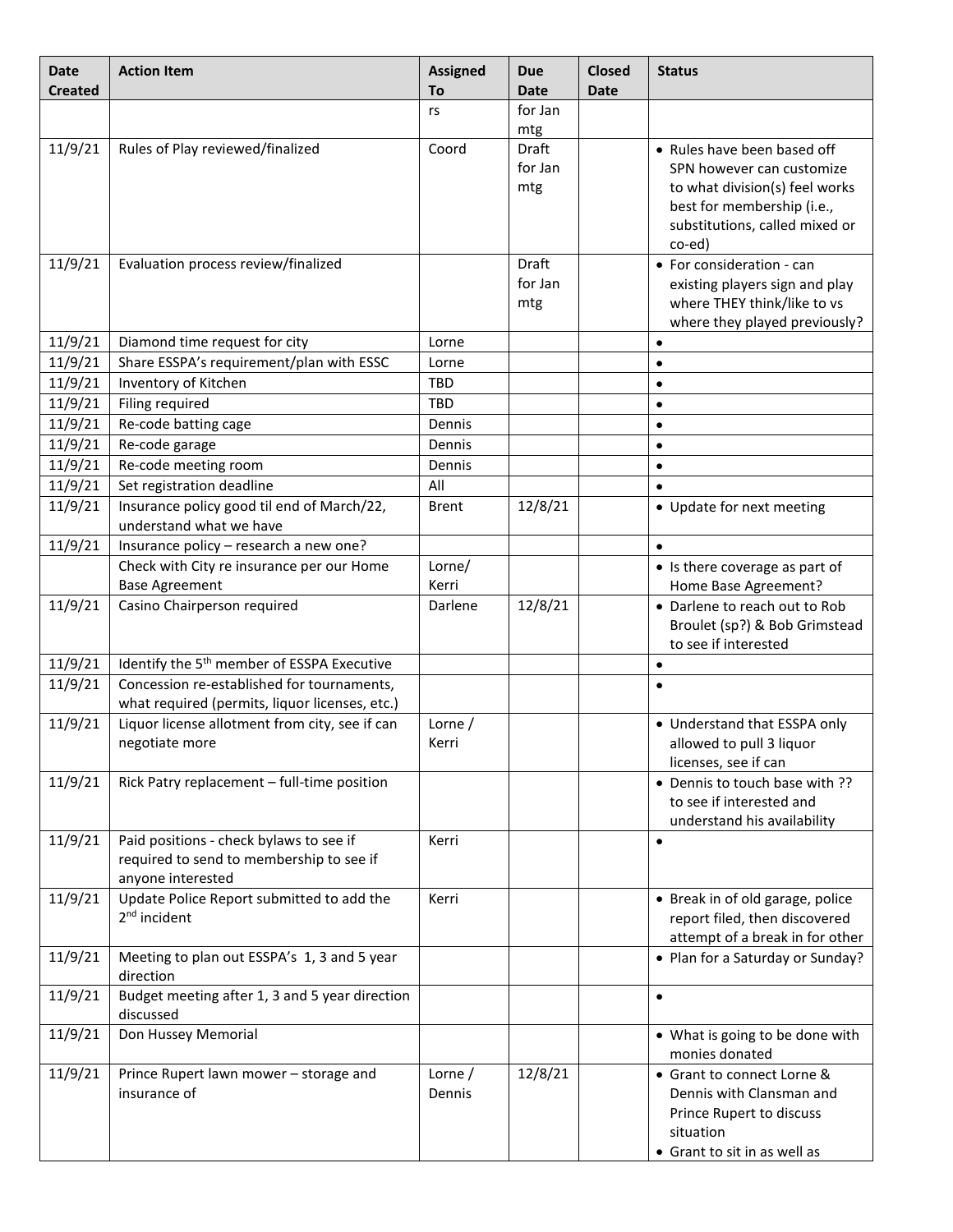| <b>Date</b>    | <b>Action Item</b>                     | <b>Assigned</b> | <b>Due</b>  | <b>Closed</b> | <b>Status</b>                 |
|----------------|----------------------------------------|-----------------|-------------|---------------|-------------------------------|
| <b>Created</b> |                                        | To              | <b>Date</b> | <b>Date</b>   |                               |
|                |                                        |                 |             |               | history                       |
| 11/9/21        | Keys collected from past board members | Dennis          | 12/8/21     |               |                               |
| 11/9/21        | Keys assigned to new board members     | Dennis          |             |               |                               |
| 11/9/21        | RAMP registration form adjustments     | Brenda          | <b>New</b>  |               | • Add emerg contact info and  |
|                |                                        |                 | year        |               | expand preferred positions to |
|                |                                        |                 |             |               | actual positions on diamond   |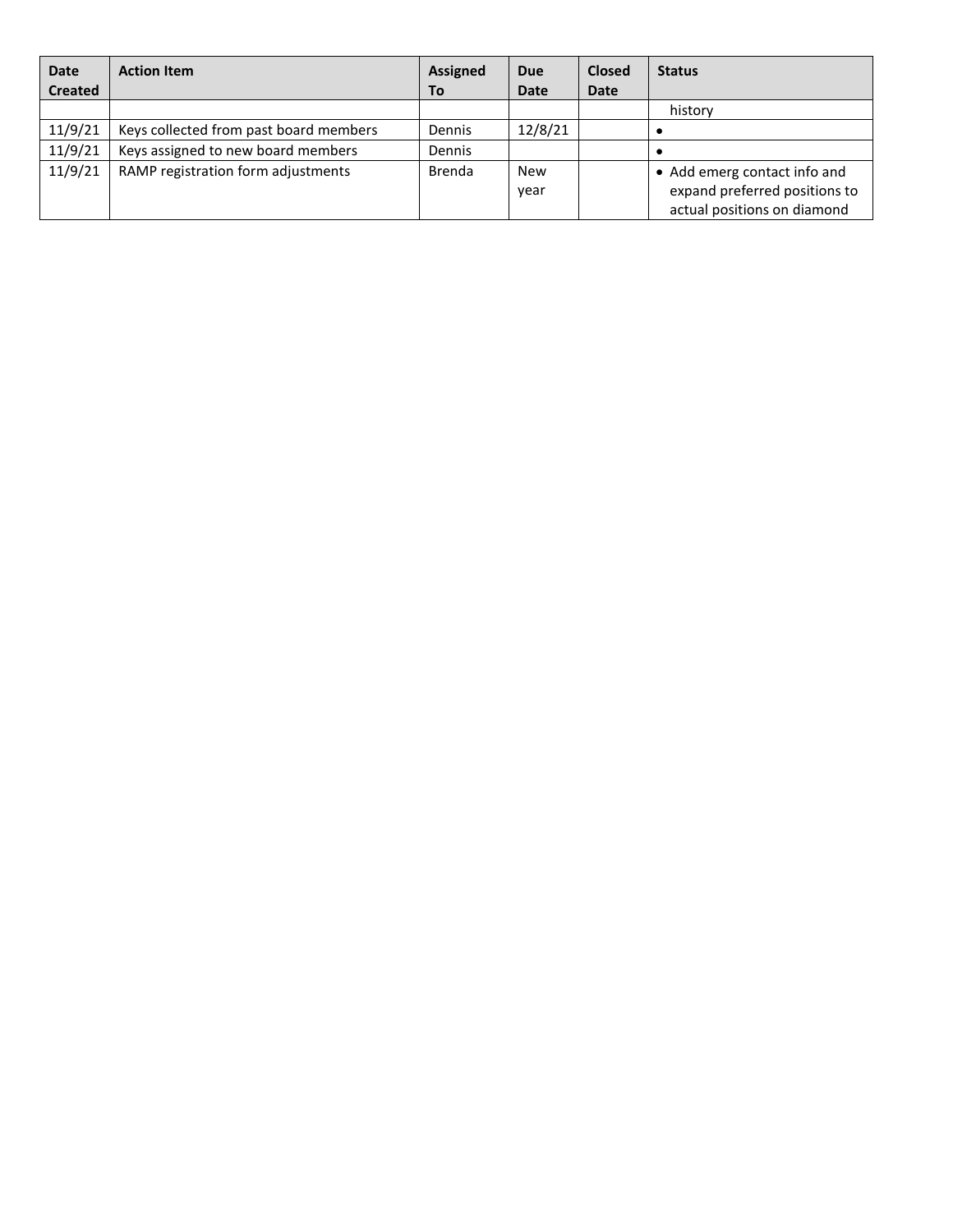### **Opening remarks Initial Board Meeting November 9, 2021**

The basic question one must ask during these times is: did you play ball in 2021? If you did, and you enjoyed the participation, the camaraderie, the physical exercise, then you had a successful season. If there were disagreements and controversy, then be grateful because that means things are closer to normal than before. And, oh my, do we need normal.

I would like to start our 2021-2022 term with a big thank you to the previous board. Elected in late 2019, they could not possibly have predicted the turmoil, the governmental confusion, and the fear, that defined 2020. The global pandemic wreaked havoc on ESSPA, but the 2019 Board of ESSPA persevered, holding ESSPA together, sometimes, by sheer will.

The League owes a special debt of gratitude to our Past President, Kerri Pasqua. Despite many hurdles and baffling government edicts, Kerri oversaw two seasons of slo-pitch that (many times) verged on outright cancellation. Thank you, Kerri, and we look forward to your guidance and experience for the new season.

Special thanks to Grant Huys for his unwavering research into ESSPA's funding, and ESSPA's major expenses. His effort will be the base upon which ESSPA can begin serious discussion with The City of Edmonton regarding better recognition of what we do for Airways, and the community.

I also wish to personally thank Kevin McCunn, Brenda Montgomery, Brenda Marshall, Bruce Romaniuk, Gord Stamp, Carrie Runnalls, Karen Stucke, DeWayne Brown, Tom Smith, and Peter Brown. It takes something more than just courage to run for a Board position: it takes dedication, and a desire to better the League, to contribute to ESSPA's future; it is seldom an easy decision.

Finally, welcome to our new board members! You have stepped up to positions of responsibility and scrutiny. Thank you. We are all in this together, and together we will have a great season.

Bill Donlevy

President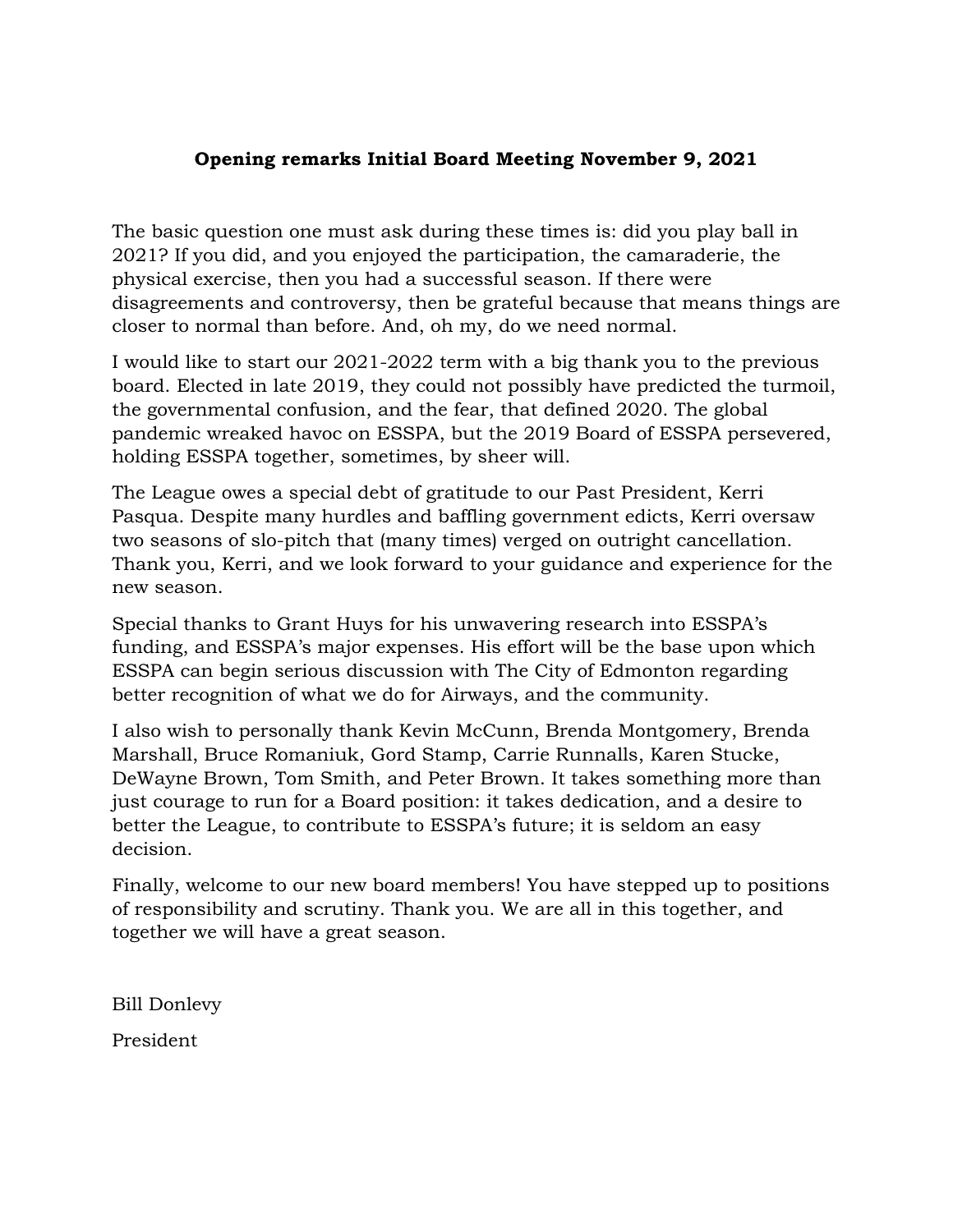| From:<br>To: | treasurer@esspa.ca<br>The Mimeaults, bdonlevy@telus.net; president.esspa@outlook.com; pres@esspa.ca; Canamairframe@gmail.com;<br>pdmcfall@hotmail.com; brenzbiz@hotmail.com; registrar@esspa.ca; darrellbignell1963@gmail.com;<br>lornebelley@qmail.com; Kevin.McCunn@qov.ab.ca; dnkstooks@qmail.com; grant@hawkhuys.com;<br>traciecampbell@hotmail.ca, darlenejpruden@qmail.com; armie14@hotmail.com; kandy1@telus.net; |
|--------------|--------------------------------------------------------------------------------------------------------------------------------------------------------------------------------------------------------------------------------------------------------------------------------------------------------------------------------------------------------------------------------------------------------------------------|
| Subject:     | mscrivano@silent-aire.com; hirsch@esspa.ca; danny.ruesch@qfs.com<br>Financial Report as of today attached                                                                                                                                                                                                                                                                                                                |
| Date:        | Tuesday, November 9, 2021 5:31:06 PM                                                                                                                                                                                                                                                                                                                                                                                     |
| Attachments: | ESSPA- General Ledger Report from Sep1 2020 to Nov 9 2021.pdf<br>ESSPA - Balance Sheet as of Nov 9 2021.pdf<br>ESSPA - Balance Sheet end of Aug 2021.pdf                                                                                                                                                                                                                                                                 |

Hi All:

Please see attached Balance sheet as of today.

As I have been saying all along. Money goes fast and here is my last example.

When I started this job ESSPA literally had NO MONEY in the Bank and were lucky we got early deposits from Members and an early payout from the city for diamond rentals late in 2020 to pay our utilities until we received Casino funds.

As you can see from the attached balance sheet we are already down to \$68,000 in the bank. As of today our costs to operate this last season were \$67,000 dollars. Our total income was \$49,172.00. (see General Ledger Report attached). Effectively we lost money in a 1/2 season of nearly \$20,000 dollars if it was not for the casino money of nearly \$79,000. ESSPA dose not get a casino in 2022 and we do not know if ESSPA will receive another in 2023.

That being said I am leaving the organization with a sound financial footing but I see it being eroded very quickly. I ask the new administration to maintain a reserve fund and to carefully budget so ESSPA is not left broke again.

**Thanks** 

Bert Carruthers **Treasurer**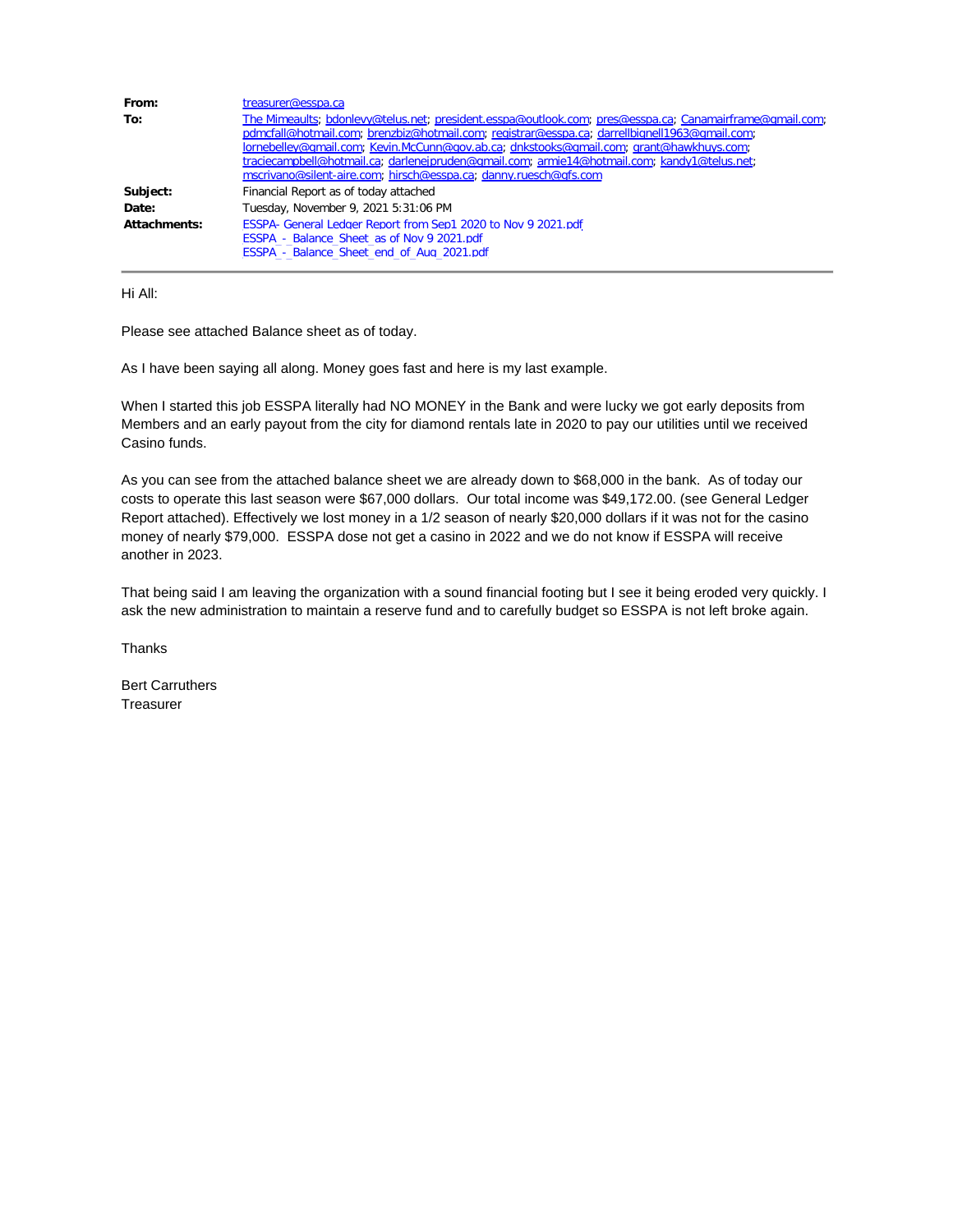# General Ledger Summary

## Edmonton Seniors Slo-Pitch Association From 1 September 2020 to 30 November 2021

| <b>Account</b>                             | <b>Debit</b>             | Credit         | <b>Net Movement</b> |
|--------------------------------------------|--------------------------|----------------|---------------------|
| Accounting & Legal (5605)                  | 689                      |                | 689                 |
| Advertising and Promotions (5610)          | 735                      |                | 735                 |
| AGM Meeting Rental Expense (5645)          | 75                       |                | 75                  |
| ATB Casino (1060)                          | 82,701                   | 68,685         | 14,016              |
| ATB Casino Interest (4430)                 |                          | 12             | (12)                |
| ATB General (1055)                         | 81,566                   | 35,011         | 46,555              |
| ATB Interest General Account (4420)        |                          | 11             | (11)                |
| ATB Interest Special Savings (4410)        | $\overline{\phantom{a}}$ | $\overline{2}$ | (2)                 |
| ATB Special Savings (1054)                 | $\overline{a}$           | 77             | (76)                |
| Building Liability Insurance (5640)        | 2,037                    | J.             | 2,037               |
| Building Maintenance Expense (5705)        | 7,139                    | 245            | 6,894               |
| Business Fees (5630)                       | 2,090                    |                | 2,090               |
| Casino Bank Charges (5620)                 | 91                       | $\overline{2}$ | 89                  |
| Casino- Count Room Advisor (5635)          | 2,540                    | 2,540          |                     |
| City Rebate Diamond rentals (4340)         |                          | 7,528          | (7,528)             |
| Concession Expenses (5867)                 | 101                      |                | 101                 |
| Cuthbertson Umpire Fees (5830)             | 1,954                    | 360            | 1,594               |
| Day League Drop-in (4112)                  |                          | 545            | (545)               |
| Diamond Maintenance Contract (5710)        | 1,000                    |                | 1,000               |
| Diamond Set-up Revenue (4320)              |                          | 736            | (736)               |
| Diamond-Fields Maintenance (5715)          | 39,671                   | 670            | 39,001              |
| Direct Energy Utilities (5680)             | 1,078                    |                | 1,078               |
| Donations Received (4460)                  |                          | 1,000          | (1,000)             |
| Epcor Utilities (5685)                     | 5,184                    |                | 5,184               |
| Equipment-Repair and Maintenance (5720)    | 393                      |                | 393                 |
| Field Rental/Concession Income (4360)      |                          | 1,180          | (1, 180)            |
| General Account Bank Charges (5625)        | 46                       |                | 46                  |
| General Membership Fee (4100)              | 16,643                   | 54,201         | (37, 558)           |
| Global Website Banking Expenses (5691)     | 1,128                    |                | 1,128               |
| League Balls, Bases etc. (5810)            | 3,607                    |                | 3,607               |
| Meeting Expenses Board, Draft (5650)       | 36                       |                | 36                  |
| Member Fee-Jersey H/H/B (4101)             | $\overline{\phantom{a}}$ | 257            | (257)               |
| Pooling AGLC Casino Revenue (4440)         | $\overline{a}$           | 78,477         | (78, 477)           |
| Registration credit charge fee (4109)      | $\overline{2}$           |                | 2                   |
| Training, AED, First Aid (5675)            | 20                       |                | 20                  |
| Washroom Rental (4310)                     |                          | 350            | (350)               |
| WCB Maintenance Contractor Coverage (5695) | 303                      |                | 303                 |
| Website Ramp International (5690)          | 1,061                    |                | 1,061               |
| Total                                      | 251,889                  | 251,889        |                     |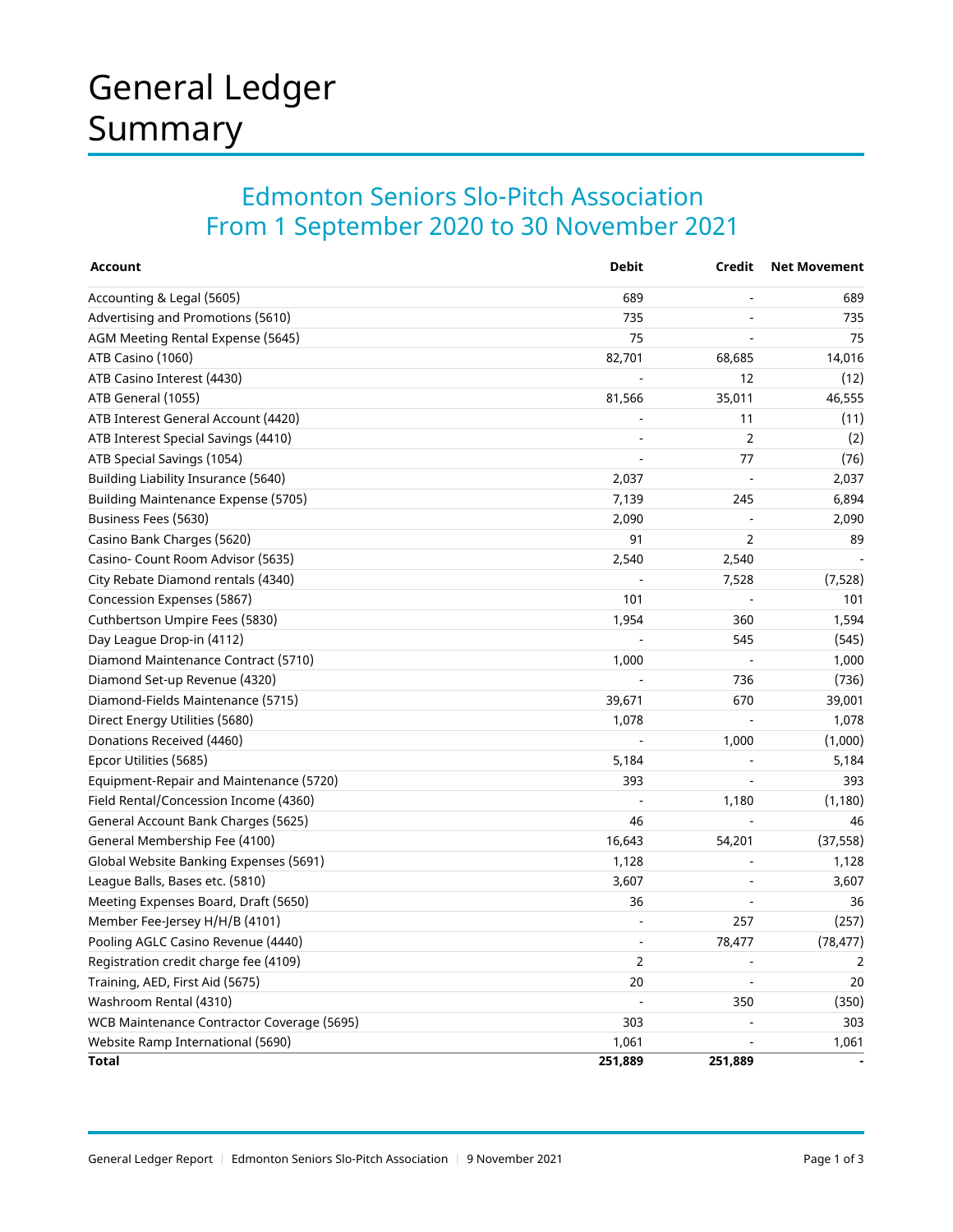# General Ledger Exceptions

## Edmonton Seniors Slo-Pitch Association From 1 September 2020 to 30 November 2021

| Date                                       | <b>Type</b> | Reason | <b>Transaction</b><br>Reference                            | <b>Debit</b> | Credit         | <b>Tax</b> |
|--------------------------------------------|-------------|--------|------------------------------------------------------------|--------------|----------------|------------|
| <b>ATB Interest General Account (4420)</b> |             |        |                                                            |              |                |            |
| 31 Jul 2021                                | PAY         | High   | <b>ATB General</b><br>Interest                             |              | $\overline{2}$ | 0.0%       |
| 30 Nov 2021                                |             |        | <b>Total ATB Interest General</b><br><b>Account (4420)</b> |              | $\overline{2}$ |            |
|                                            |             |        | <b>Net movement</b>                                        |              | $\overline{2}$ |            |
| <b>Building Maintenance Expense (5705)</b> |             |        |                                                            |              |                |            |
| 6 Oct 2020                                 | PAY         | High   | <b>Barb Clifford</b>                                       | 1,520        |                | 0.0%       |
| 7 Sep 2021                                 | PAY         | High   | <b>Barb Clifford</b>                                       | 1,920        |                | 0.0%       |
| 30 Nov 2021                                |             |        | <b>Total Building Maintenance</b><br><b>Expense (5705)</b> | 3,440        |                |            |
|                                            |             |        | Net movement                                               | 3,440        |                |            |
| Casino Bank Charges (5620)                 |             |        |                                                            |              |                |            |
| 31 Aug 2021                                | PAY         | Credit | <b>ATB Casino</b><br>Interest                              |              | $\mathbf{1}$   | 0.0%       |
| 31 Aug 2021                                | PAY         | High   | <b>ATB Casino Bank</b><br>Charges                          | 21           |                | 0.0%       |
| 30 Nov 2021                                |             |        | <b>Total Casino Bank Charges (5620)</b>                    | 21           | 1              |            |
|                                            |             |        | Net movement                                               | 20           |                |            |
| <b>Cuthbertson Umpire Fees (5830)</b>      |             |        |                                                            |              |                |            |
| 27 Aug 2021                                | PAY         | Credit | George Dame                                                |              | 360            | 0.0%       |
| 30 Nov 2021                                |             |        | <b>Total Cuthbertson Umpire Fees</b><br>(5830)             |              | 360            |            |
|                                            |             |        | Net movement                                               |              | 360            |            |
| Day League Drop-in (4112)                  |             |        |                                                            |              |                |            |
| 18 Oct 2021                                | PAY         | High   | Day League, Bill<br>Donlevy                                |              | 545            | 0.0%       |
| 30 Nov 2021                                |             |        | <b>Total Day League Drop-in (4112)</b>                     |              | 545            |            |
|                                            |             |        | Net movement                                               |              | 545            |            |
| Diamond-Fields Maintenance (5715)          |             |        |                                                            |              |                |            |
| 8 Jun 2021                                 | PAY         | High   | <b>Prairie Fire</b><br>Landscaping                         | 8,150        |                | 0.0%       |
| 11 Aug 2021                                | PAY         | High   | Noyen<br>Construction                                      | 7,506        |                | 0.0%       |
| 30 Nov 2021                                |             |        | <b>Total Diamond-Fields</b><br>Maintenance (5715)          | 15,656       |                |            |
|                                            |             |        | <b>Net movement</b>                                        | 15,656       |                |            |

**General Membership Fee (4100)**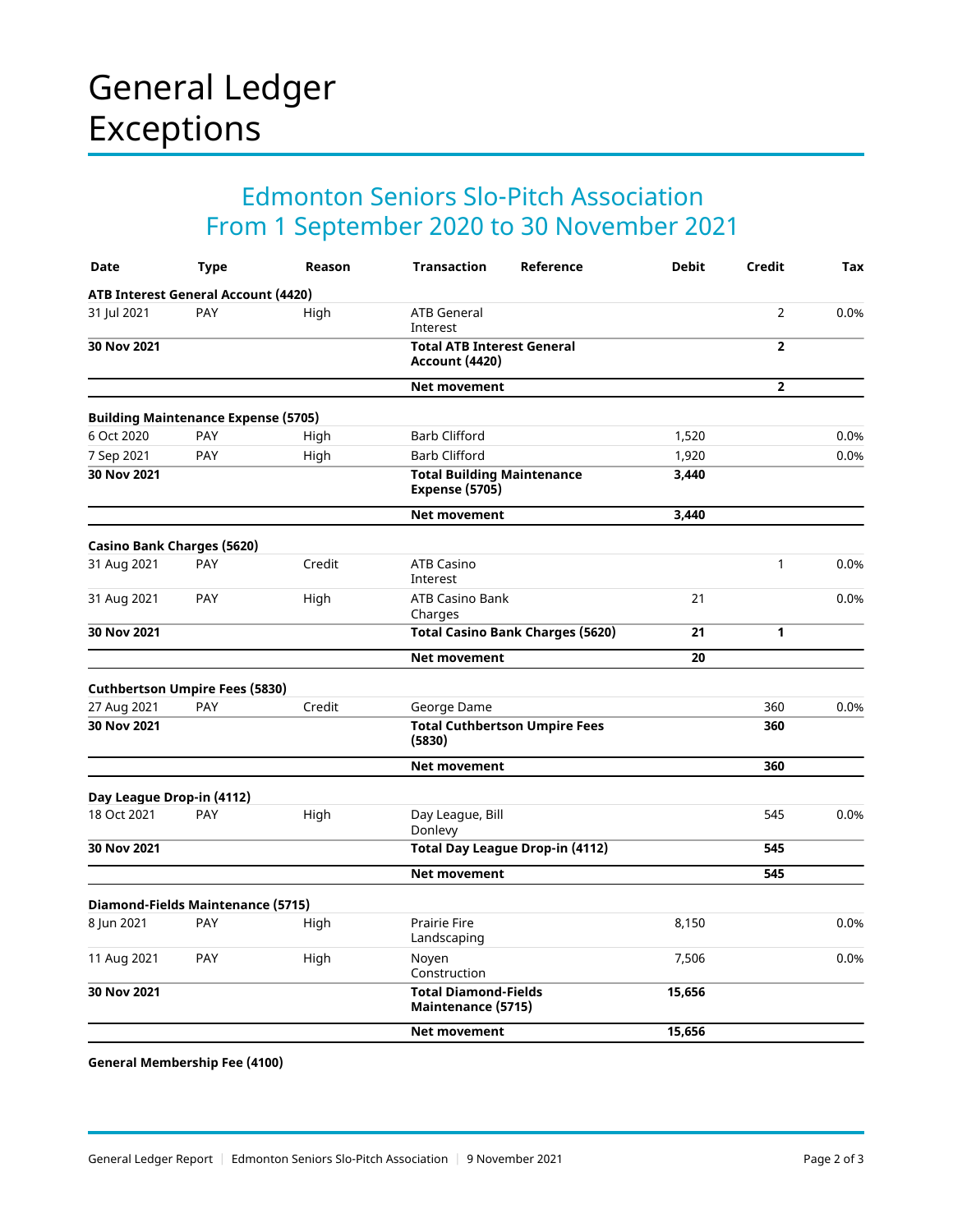# General Ledger Exceptions

| Date         | <b>Type</b>                     | Reason       | <b>Transaction</b><br>Reference               | <b>Debit</b> | Credit | Tax  |
|--------------|---------------------------------|--------------|-----------------------------------------------|--------------|--------|------|
| 19 Feb 2021  | <b>PAY</b>                      | Tax          | Georgette Patry                               |              | 51     | 0.0% |
| 19 Feb 2021  | PAY                             | Tax          | Ken Kyle                                      |              | 51     | 0.0% |
| 19 Feb 2021  | PAY                             | Tax          | <b>Rick Patry</b>                             |              | 51     | 0.0% |
| 1 Apr 2021   | PAY                             | Tax          | Darlene Pruden                                |              | 206    | 0.0% |
| 1 Apr 2021   | <b>PAY</b>                      | Tax          | Dorina Bit                                    |              | 206    | 0.0% |
| 20 Jul 2021  | PAY                             | <b>Debit</b> | Dave Rudichuk                                 | 100          |        | 0.0% |
| 20 Jul 2021  | PAY                             | Debit        | Peter Mcwilliams                              | 100          |        | 0.0% |
| 26 Jul 2021  | <b>PAY</b>                      | <b>Debit</b> | Mel Wilson                                    | 100          |        | 0.0% |
| 29 Jul 2021  | PAY                             | Debit        | <b>Bruce Munro</b>                            | 257          |        | 0.0% |
| 17 Aug 2021  | PAY                             | <b>Debit</b> | Bob Zimmerman                                 | 100          |        | 0.0% |
| 30 Nov 2021  |                                 |              | <b>Total General Membership Fee</b><br>(4100) | 657          | 566    |      |
|              |                                 |              | <b>Net movement</b>                           | 91           |        |      |
|              | League Balls, Bases etc. (5810) |              |                                               |              |        |      |
| 14 May 2021  | <b>PAY</b>                      | High         | <b>Evolution Sports</b>                       | 3,607        |        | 0.0% |
| 30 Nov 2021  |                                 |              | Total League Balls, Bases etc.<br>(5810)      | 3,607        |        |      |
|              |                                 |              | <b>Net movement</b>                           | 3,607        |        |      |
| <b>Total</b> |                                 |              |                                               | 23,380       | 1,474  |      |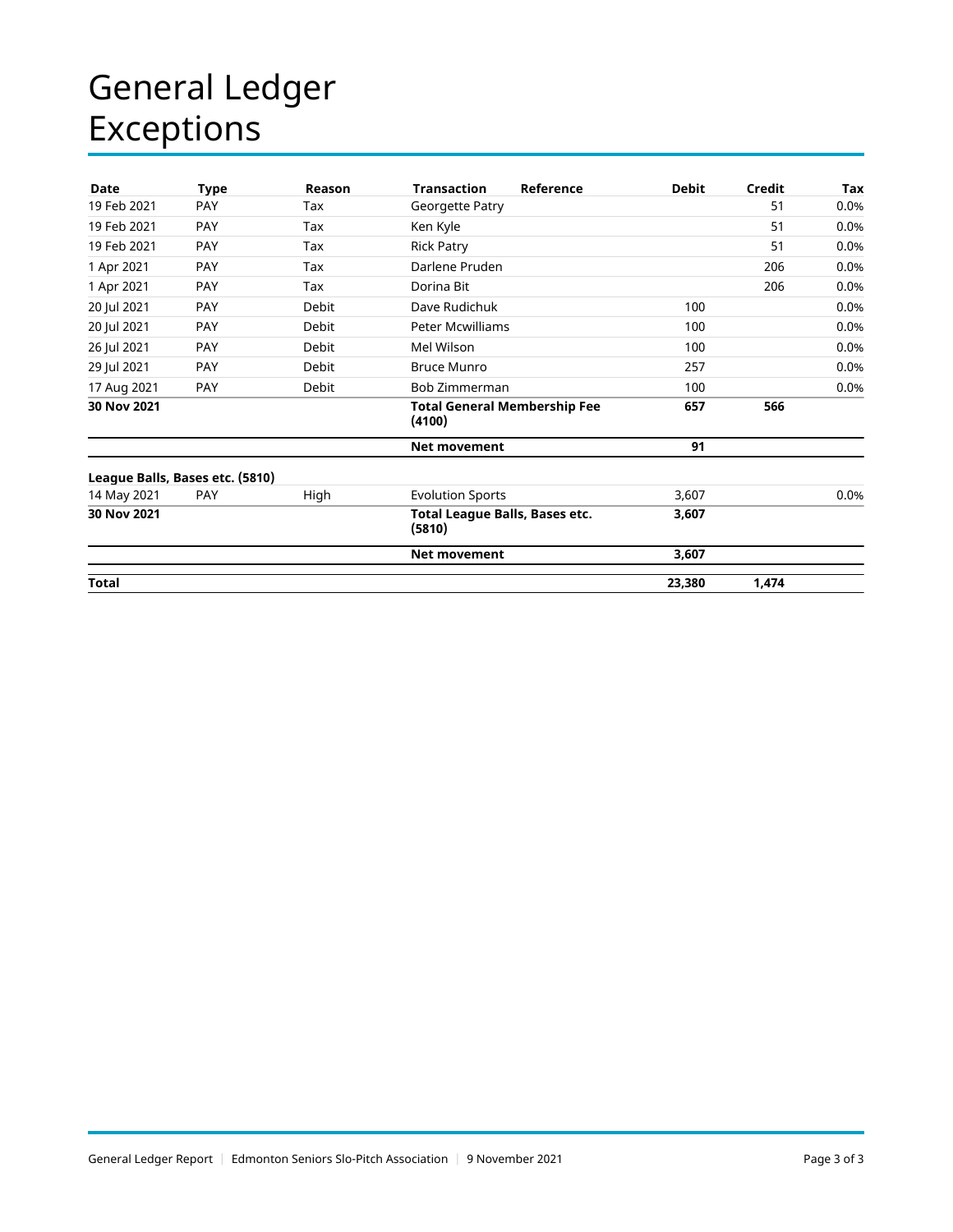# **Balance Sheet**

### **Edmonton Seniors Slo-Pitch Association As at 9 November 2021**

| Assets                       |              |
|------------------------------|--------------|
| Bank                         |              |
| ATB Casino                   | 17,162.06    |
| <b>ATB</b> General           | 52,707.30    |
| <b>ATB Special Savings</b>   | 42.09        |
| <b>Total Bank</b>            | 69,911.45    |
| <b>Total Assets</b>          | 69,911.45    |
| <b>Net Assets</b>            | 69,911.45    |
| Equity                       |              |
| <b>Current Year Earnings</b> | (10, 579.60) |
| <b>Retained Earnings</b>     | 80,491.05    |
| <b>Total Equity</b>          | 69,911.45    |

**9 NOV 2021**